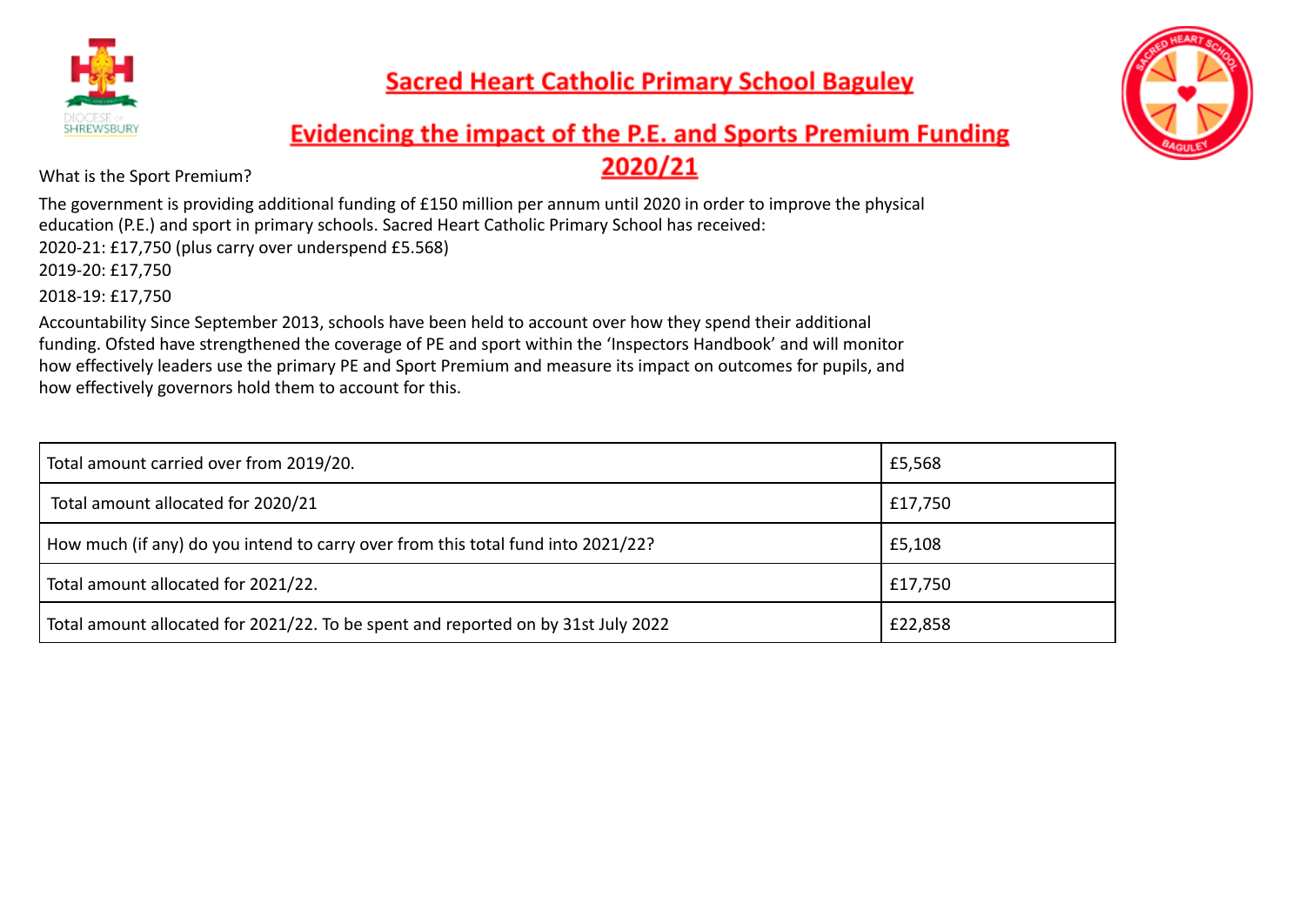| Meeting national curriculum requirements for swimming and water safety                                                                                                                                     |                |
|------------------------------------------------------------------------------------------------------------------------------------------------------------------------------------------------------------|----------------|
| What percentage of your current Year 6 cohort swim competently, confidently and proficiently over a distance of at least 25<br>metres?                                                                     | 86%            |
| What percentage of your current Year 6 cohort use a range of strokes effectively [for example, front crawl, backstroke and<br>breaststroke]                                                                | 79%            |
| What percentage of your current Year 6 cohort perform safe self-rescue in different water-based situations?                                                                                                | 96%            |
| Schools can choose to use the Primary PE and Sport Premium to provide additional provision for swimming but this must be<br>over and above National Curriculum requirements. Have you used it in this way? | N <sub>o</sub> |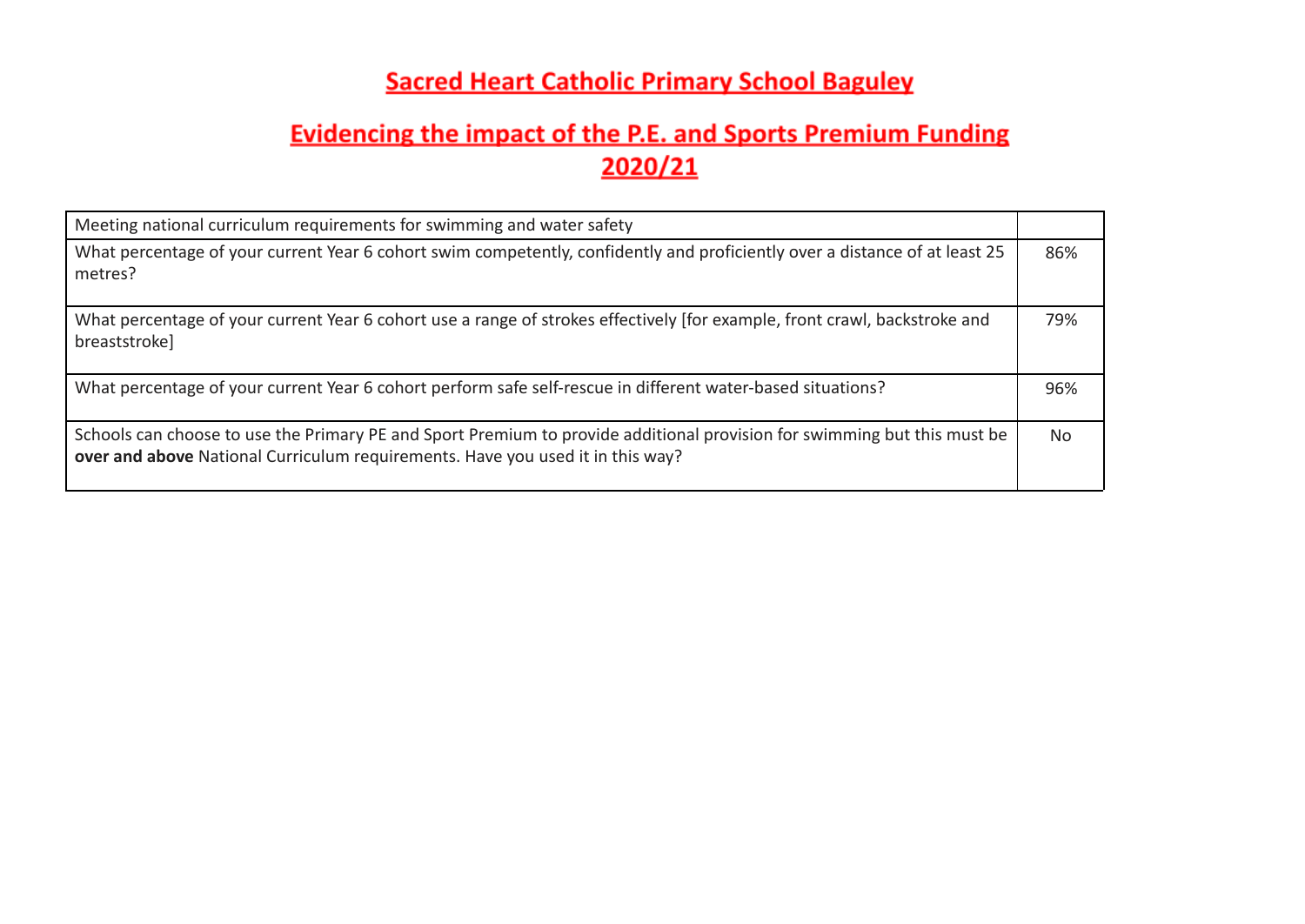| Academic year: 2020/21                                                                                                                                                                                                     | Total fund allocated: £17,750                                                                                                                     | <b>Updated: 20.07.2021</b> |                                                                                                                                       |                                                                                                                     |
|----------------------------------------------------------------------------------------------------------------------------------------------------------------------------------------------------------------------------|---------------------------------------------------------------------------------------------------------------------------------------------------|----------------------------|---------------------------------------------------------------------------------------------------------------------------------------|---------------------------------------------------------------------------------------------------------------------|
| Key indicator 1: The engagement of all pupils in regular physical activity - Chief Medical Officer guidelines recommend that<br>primary school children undertake at least 30 minutes of physical activity a day in school | Percentage of total<br>allocation:<br>10%                                                                                                         |                            |                                                                                                                                       |                                                                                                                     |
| School focus with clarity on<br>intended impact on pupils:                                                                                                                                                                 | Actions to achieve:                                                                                                                               | Funding allocated:         | Evidence and impact:                                                                                                                  | Sustainability and suggested<br>next steps:                                                                         |
| Young leaders to lead<br>llunchtime clubs.<br>PALs training to increase<br>activity at playtimes.                                                                                                                          | Train young leaders to co-<br>deliver sessions as sports<br>leaders and PALs.                                                                     | Free                       | 4 new sports leaders<br>trained. 4 new PALs trained.<br>All leading clubs and<br>increasing activity at<br>playtime.                  | Very sustainable. Aim to keep<br>the leadership running and<br>train other young leaders /<br>PALs next year.       |
| Continued use of<br>'Supermovers'                                                                                                                                                                                          | Teachers continue to use the<br>website and the tracking<br>charts in every classroom.<br>Each class to do supermovers<br>at a set time each day. | Free                       | Every child in school<br>participating in working<br>towards chief medical officer<br>guidelines.                                     | Very sustainable. Super<br>movers continues to be<br>embedded into the<br>school day.                               |
| Daily Mile re-launch and<br>promotion of 'Daily Mile /<br>Active Mile'                                                                                                                                                     | Launch day with bouncy<br>castle and t-shirts.                                                                                                    | £650                       | Working towards chief<br>medical officer guidelines.<br>Children now doing Daily<br>Mile everyday compared<br>to 3x a week last year. | Very sustainable. Active mile<br>to be embedded into the<br>school day. T-shirts can be<br>worn for PE lessons too. |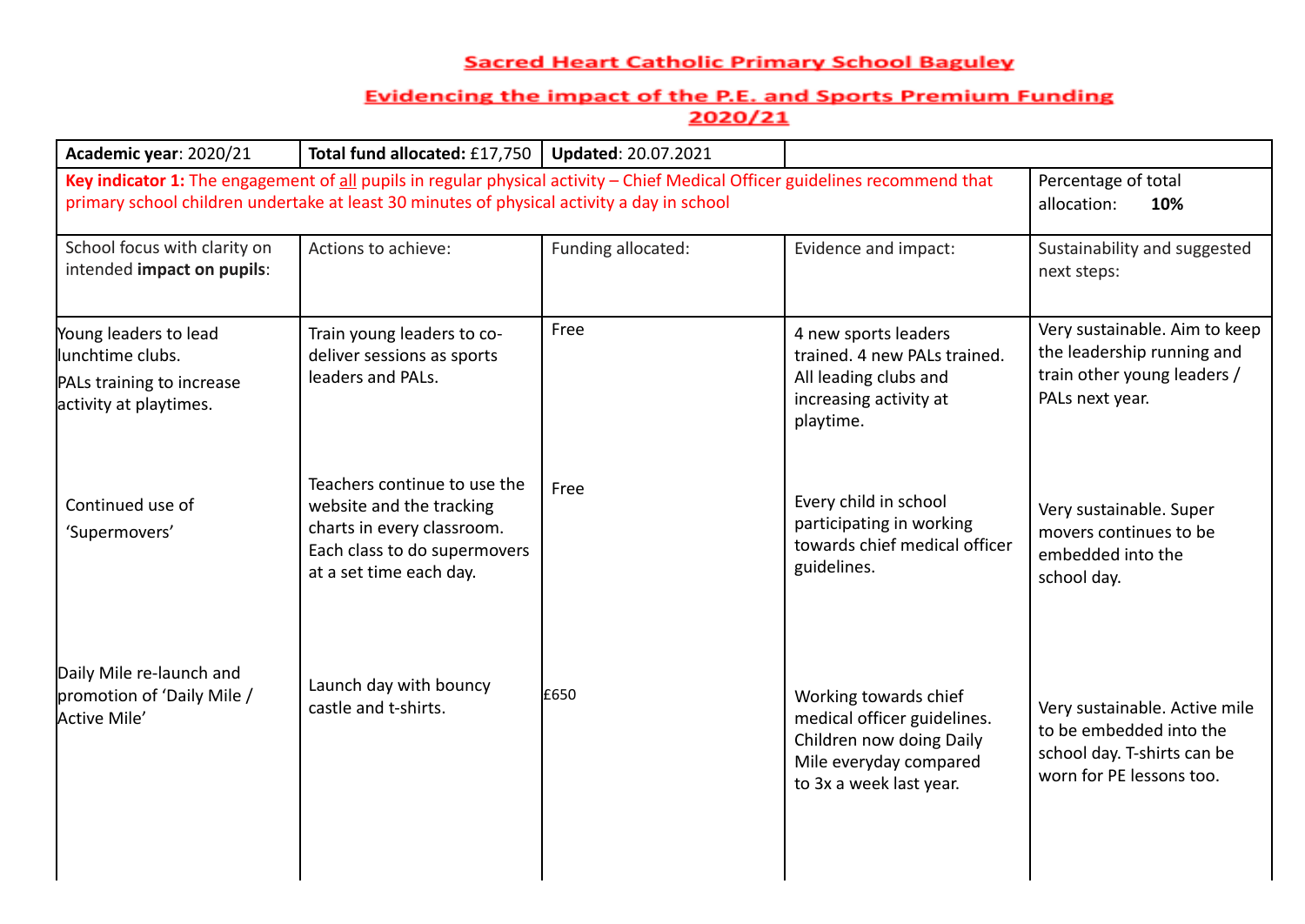|                                 |                                                       | 2020/21 |                                                                              |                  |
|---------------------------------|-------------------------------------------------------|---------|------------------------------------------------------------------------------|------------------|
|                                 |                                                       |         |                                                                              |                  |
| <b>Brownlee Medal Challenge</b> | Promote an active change. Buy  <br>medals to present. | £265    | Children more active<br>travelling to and from<br>school and during the day. | Very sustainable |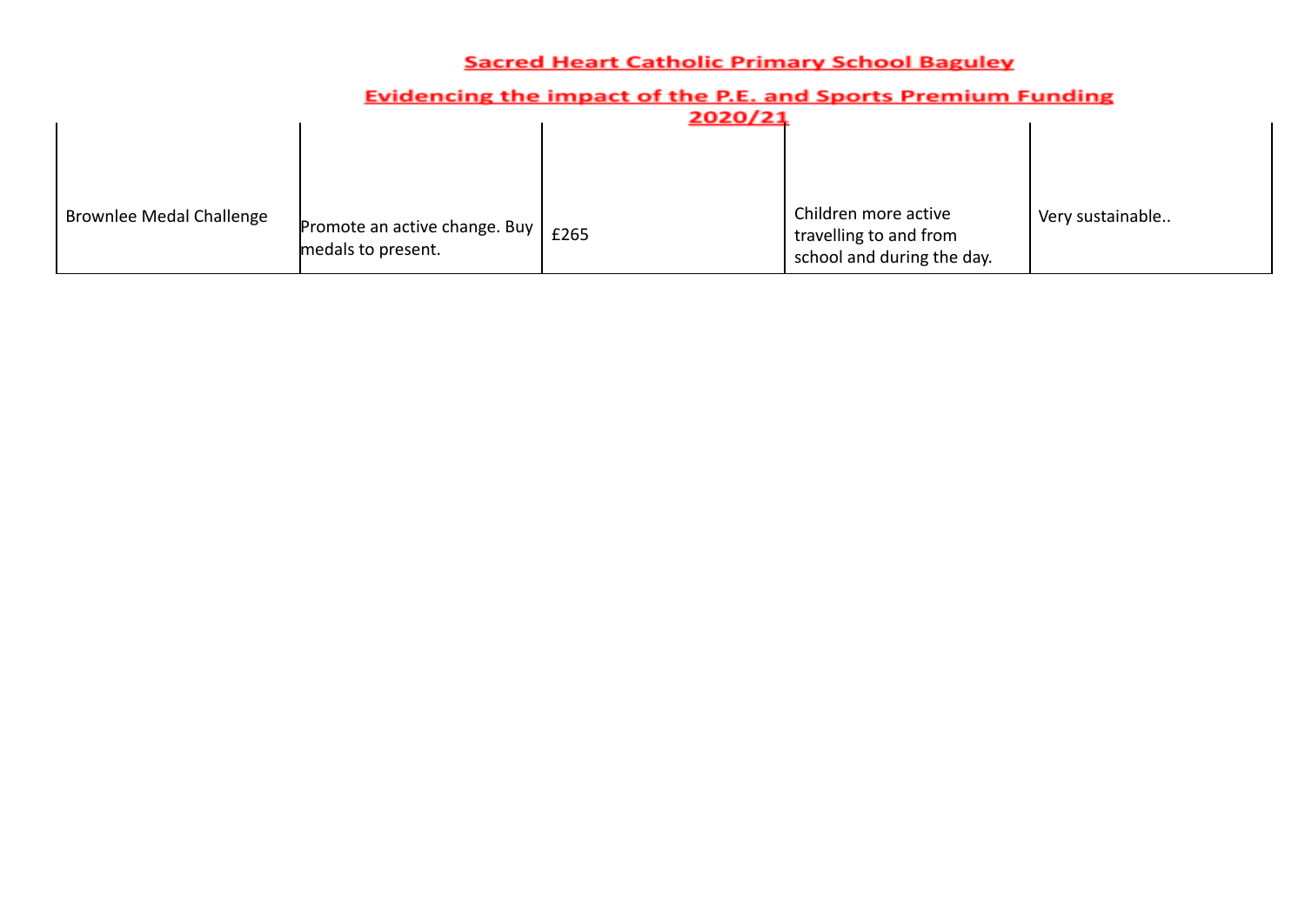| Key indicator 2: The profile of PE and sport being raised across the school as a tool for whole school improvement. | Percentage of total                                                                                                |                    |                                                                                                                |                                                                                                                                |
|---------------------------------------------------------------------------------------------------------------------|--------------------------------------------------------------------------------------------------------------------|--------------------|----------------------------------------------------------------------------------------------------------------|--------------------------------------------------------------------------------------------------------------------------------|
|                                                                                                                     |                                                                                                                    |                    |                                                                                                                | allocation:<br>17%                                                                                                             |
| School focus with clarity on<br>intended impact on pupils:                                                          | Actions to achieve:                                                                                                | Funding allocated: | Evidence and impact:                                                                                           | Sustainability and suggested<br>next steps:                                                                                    |
| Brownlee Medal Challenge.                                                                                           | Promote challenge. Active<br>changes. Purchase medals.                                                             | £265               | Children more active during<br>school day. More active<br>travel to and from school.                           | Very sustainable. Will<br>invest in other schemes to<br>increase activity levels and<br>sport.                                 |
| New staff PE kit.                                                                                                   | Consult teachers about PE kit<br>they would like. Purchase PE<br>kit.                                              | £1,000             | Teachers actively involved in<br>team teaching outside<br>lessons and looking at<br>teaching gymnastics fully. | Vey sustainable. Teachers<br>now feel more professional<br>teaching PE in proper kit.                                          |
| Teachers using PE as CPD and<br>teaching gymnastics                                                                 | Renewal of P.E. Passport app                                                                                       | £360               | Teachers using gymnastics,<br>games and dance planning<br>and lessons on app to teach<br>and assess.           | Very sustainable. Continue<br>with this and teachers now<br>confident teaching if PE and<br>sports premium is<br>discontinued. |
| Role models - Wheelchair<br>rugby taster day.                                                                       | Local British wheelchair<br>rugby coach to come into<br>school to give assembly.<br>Deliver workshops Oct<br>2021. | £535               | Children exposed to a wide<br>range of sports and informed<br>of the club in the local area.                   | Sustainable. Continue to<br>encourage attendance of<br>sports outside of school.                                               |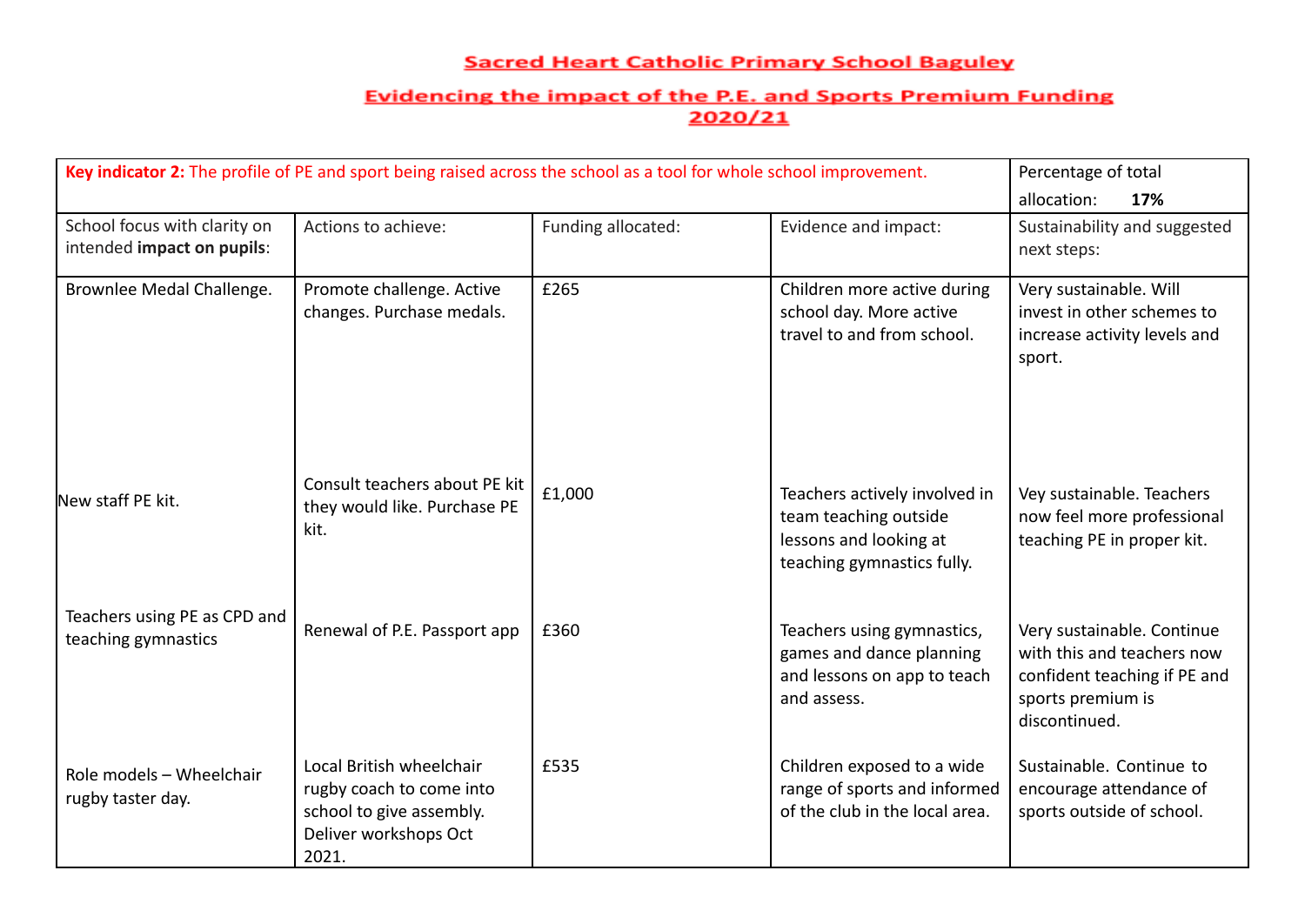| Continued use of<br>'Supermovers'                                 | Teachers continue to use the<br>website and the tracking<br>charts in every classroom.<br>Each class to do<br>supermovers at a set time<br>each day. | Free | Every child in school<br>participating in working<br>ltowards recommended 60<br>minutes of activity a day.<br>Brain breaks shown to be<br>good for concentration. | Very sustainable.<br>Supermovers continues to be<br>embedded into the school<br>day. |
|-------------------------------------------------------------------|------------------------------------------------------------------------------------------------------------------------------------------------------|------|-------------------------------------------------------------------------------------------------------------------------------------------------------------------|--------------------------------------------------------------------------------------|
| Encourage leadership with<br>sports leaders and PALs<br>training. | Use Manchester PE Assoc<br>training opportunities.                                                                                                   | Free | 4 new sports leaders trained. 4<br>new PALs trained.                                                                                                              | Very sustainable. Can re-train<br>each year.                                         |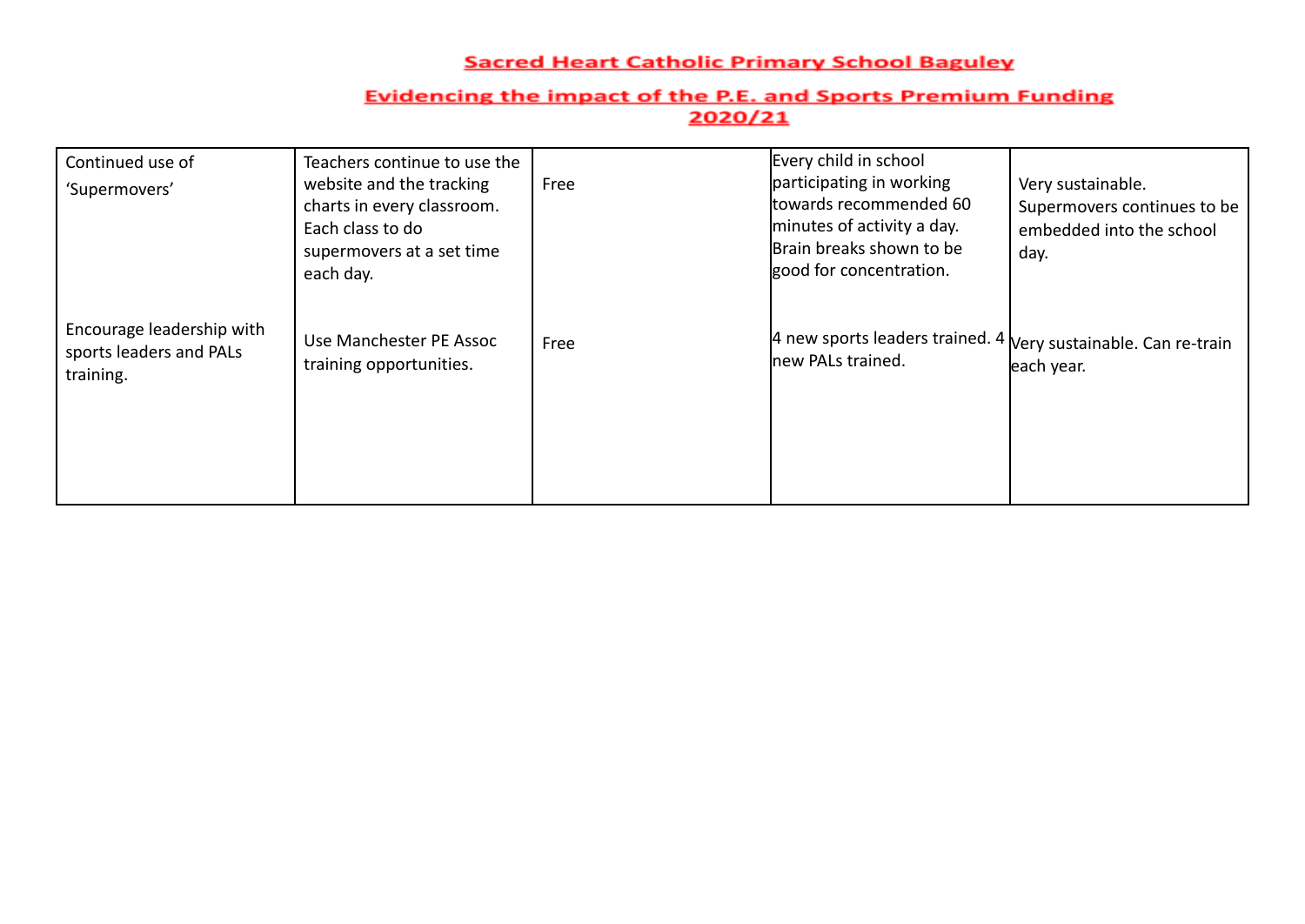| Key indicator 3: Increased confidence, knowledge and skills of all staff in teaching PE and sport.         | Percentage of total                                                                                       |                    |                                                                                                                                                                                       |                                                                                                                                 |
|------------------------------------------------------------------------------------------------------------|-----------------------------------------------------------------------------------------------------------|--------------------|---------------------------------------------------------------------------------------------------------------------------------------------------------------------------------------|---------------------------------------------------------------------------------------------------------------------------------|
|                                                                                                            |                                                                                                           |                    |                                                                                                                                                                                       | allocation:<br>43%                                                                                                              |
| School focus with clarity on<br>intended impact on pupils:                                                 | Actions to achieve:                                                                                       | Funding allocated: | Evidence and impact:                                                                                                                                                                  | Sustainability and suggested<br>next steps:                                                                                     |
| In order to improve progress<br>and achievement of all pupils<br>the focus is on up-skilling the<br>staff. | Hiring Soccerwise 2 days a<br>week.                                                                       | £7,519             | Teachers teaching 80% of final lesson<br>in 6 week block with guidance from<br>coach. Teachers more involved and<br>more confident in PE sessions.<br>Teachers team teaching the P.E. | Sustainable. Teachers use<br>CPD from soccerwise to<br>team teach outdoor P.E.<br>lessons. Continue with<br>soccerwise 2019/20. |
|                                                                                                            | Renewal of P.E. passport<br>app                                                                           | £360               | sessions and using as a CPD<br>opportunity.                                                                                                                                           | Very sustainable. Continue<br>with this and teachers now<br>confident teaching if PE and                                        |
|                                                                                                            | Audit carried out with staff<br>re confidence teaching<br>outdoor P.E. and gymnastics                     | Free               | Teacher survey says teachers would<br>feel 'confident' teaching a 6 week block<br>of PE using CPD and PE Passport<br>planning.                                                        | sports premium is<br>discontinued.<br>Very sustainable. Continue                                                                |
| CPD for PE Lead to ensure<br>high quality teaching<br>throughout the school.                               | Attend 3x termly meeting<br>throughout the year with<br><b>MPEA</b>                                       | £195               | CPD focused on areas teachers less<br>confident in. Feedback to other<br>teachers and share resources to use in<br>P.E.                                                               | with yearly audit to assess<br>any areas for improvement.<br>Sustainable, Renew for<br>2020/21 year.                            |
| PE twilight for<br>gymnastics.                                                                             | deliver some<br>PE<br>lead<br>CP<br>gymnastics<br>to<br>increase knowledge and<br>confidence of teachers. | Free               | Teacher survey showed teachers felt<br>more confident teaching gymnastics<br>after the twilight than before.                                                                          | Sustainable. Will<br>continue to use staff<br>meetings to renew<br>knowledge and skills.                                        |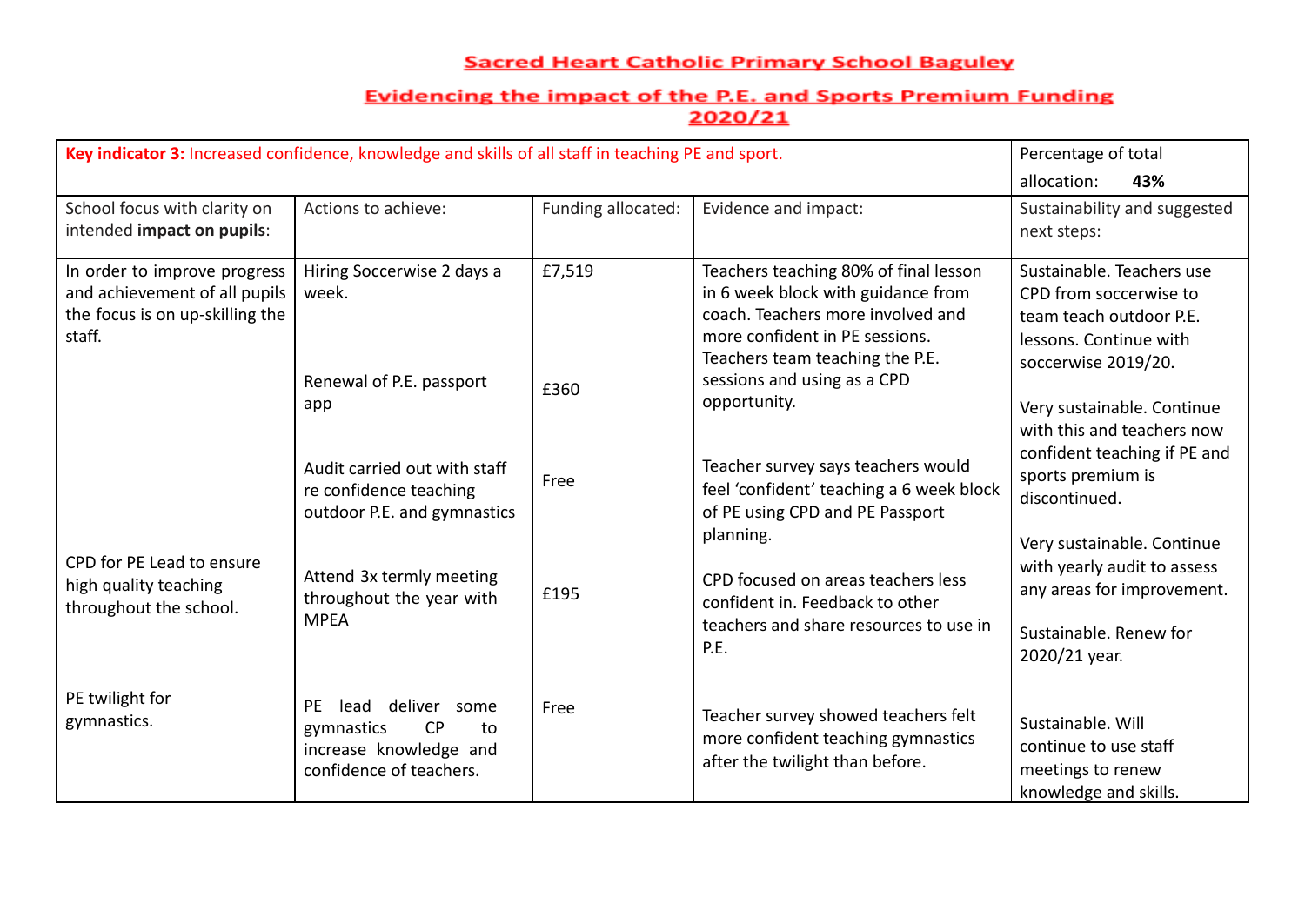| Key indicator 4: Broader experience of a range of sports and activities offered to all pupils.            | Percentage of total<br>allocation:<br>7%                                                                                   |                       |                                                                                                                                                         |                                                                                                            |
|-----------------------------------------------------------------------------------------------------------|----------------------------------------------------------------------------------------------------------------------------|-----------------------|---------------------------------------------------------------------------------------------------------------------------------------------------------|------------------------------------------------------------------------------------------------------------|
| School focus with clarity on<br>intended impact on pupils:                                                | Actions to achieve:                                                                                                        | Funding<br>allocated: | Evidence and impact:                                                                                                                                    | Sustainability and intended<br>next steps:                                                                 |
| Children to access disability<br>sport to increase awareness<br>and engagement with<br>alternative sport. | Role models - Wheelchair rugby<br>taster day booked for KS2.<br>Assembly for KS1 and EYFS.<br>October 2021.                | £535                  | All children experienced playing a<br>Paralympic sport. Children exposed<br>to a wide range of sports and<br>informed of the club in the local<br>area. | Will find out impact Autumn<br>2021.                                                                       |
| Expose pupils to a wider<br>range of sports to watch at<br>competitive level.                             | Tickets requested and won to<br>watch The Hundred at LCCC.<br>Tickets requested for The<br>Northern tennis.<br>(CANCELLED) | Free<br>Free          | Children exposed to a wide range<br>of sports in the local area. Pupil<br>and staff feedback indicated they<br>would want to attend again.              | Very sustainable. Will<br>continue to apply for free<br>sports events tickets in<br>academic year 2020/21. |
| to attend residential.                                                                                    | OAA day for Y6 children unable Book activity day at Sale Water Park. £918                                                  |                       | Children exposed to OAA day and<br>enjoyed their experience.                                                                                            | Very sustainable. Will book for<br>other year groups in the<br>future.                                     |
| Focus particularly on those<br>pupils who do not take up<br>additional PE and Sport<br>opportunities.     | Continued use of sports<br>leaders and PALs                                                                                | Free                  | Reluctant learners identified and<br>sports leaders and PALs used to<br>engage in activity.                                                             | Very sustainable. Continue<br>to develop young leader<br>programme in 2020/21.                             |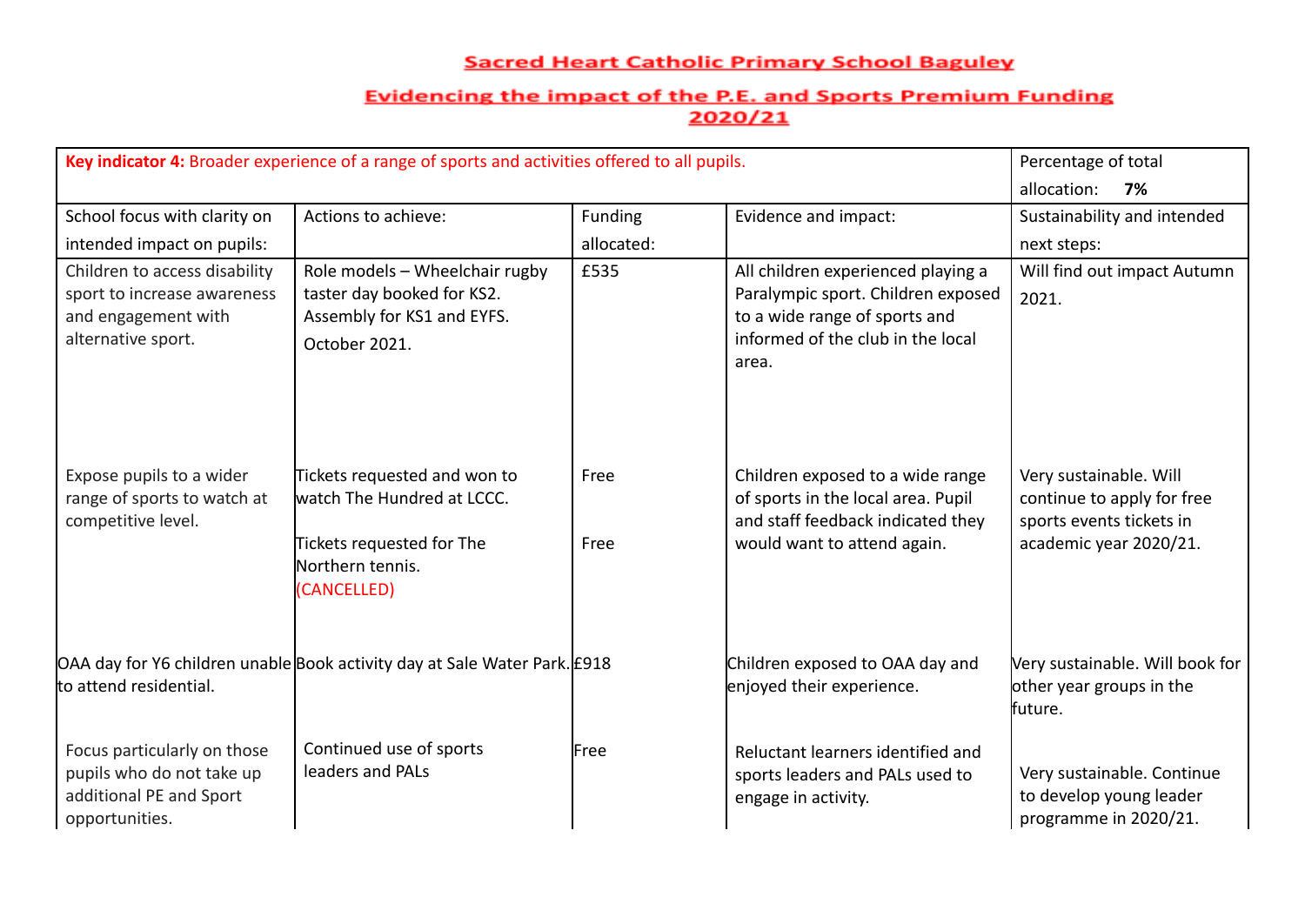|                                                                                                |                           |      | 2020/21                                      |
|------------------------------------------------------------------------------------------------|---------------------------|------|----------------------------------------------|
| Continue to offer a wider<br>range of activities both<br>within and outside the<br>curriculum. | Book Bike-ability for Y5. | Free | <b>CANCELLED Rebooked for Autumn</b><br>2021 |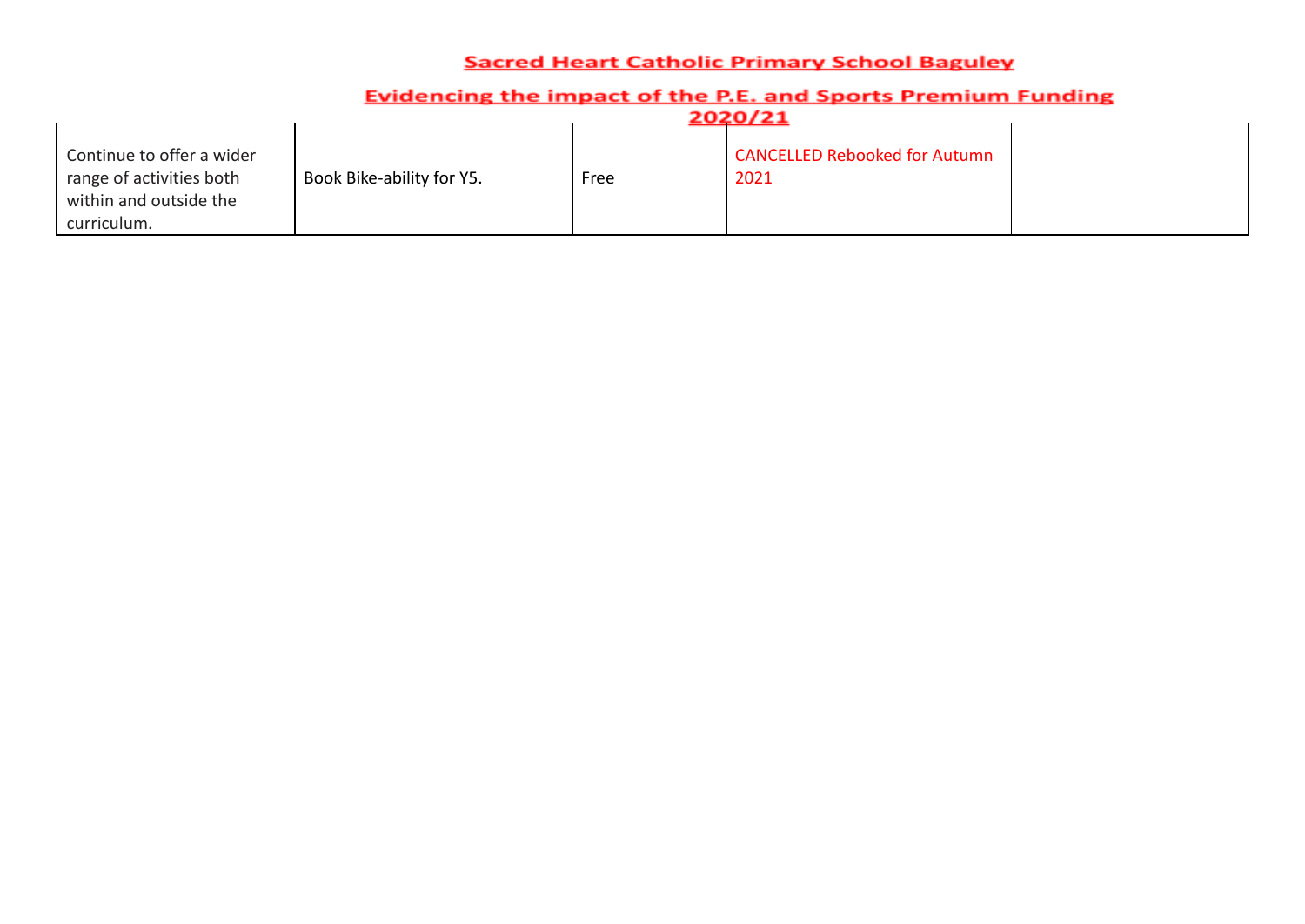| Booked Wythenshawe tennis<br>courts UPKS2. | £500<br>(CANCELLED) |  |
|--------------------------------------------|---------------------|--|
| Day out at LCCC                            | £120<br>(CANCELLED) |  |
| Healthy Heart Workshop at LCCC             | £310<br>(CANCELLED) |  |
| <b>Etihad Stadium Tour</b>                 | £300<br>(CANCELLED) |  |

| Key indicator 5: Increased participation in competitive sport.                 | Percentage of total<br>allocation: 23%                                                                      |                       |                                                           |                                                                                                                                |
|--------------------------------------------------------------------------------|-------------------------------------------------------------------------------------------------------------|-----------------------|-----------------------------------------------------------|--------------------------------------------------------------------------------------------------------------------------------|
| School focus with clarity on<br>intended impact on pupils:                     | Actions to achieve:                                                                                         | Funding<br>allocated: | Evidence and impact:                                      | Sustainability and intended<br>next steps:                                                                                     |
| To introduce additional<br>competitive sports using<br>sports leaders to help. | Use sports leaders to set up 'mini<br>competitions' Level 0 and Level 1<br>for National School Sports Week. | Free                  | Whole school took part in National<br>School Sports Week. | Continue to use sports<br>leaders to help with<br>Sports day and Sports<br>Week.<br>Set up local WYCAT<br>football league too. |